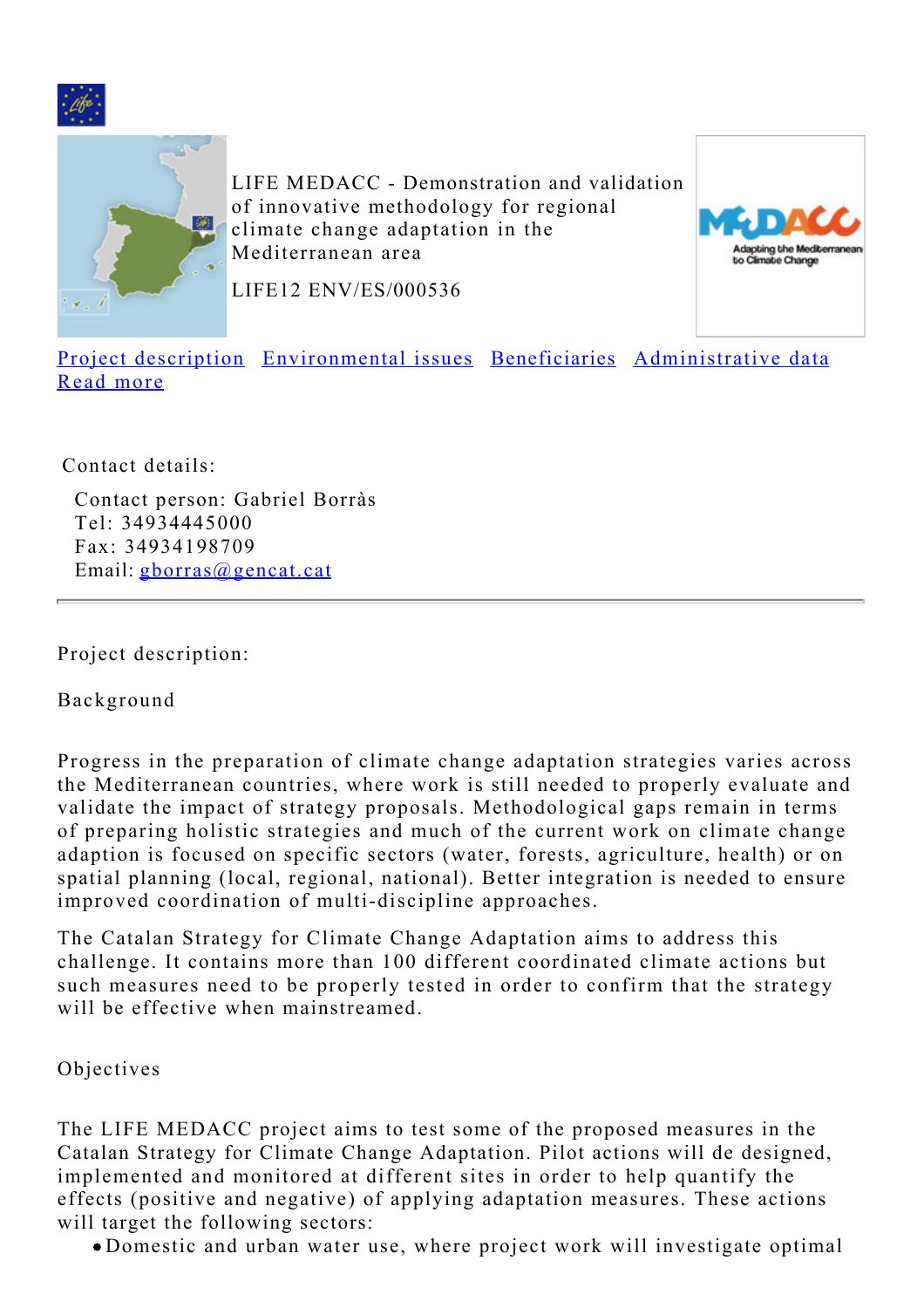water management processes - in terms of achieving water savings via ways that are efficient from an environmental, energy and social perspective;

- Agriculture, where the project will demonstrate the effectiveness of measures for reducing water stresses linked to agricultural consumption. This will include work with different crop varieties, irrigation systems and sustainable soil management techniques;
- Forests, where pilot actions will help to quantify the effects of forest management on the health of forests, water availability and the fire risk.

Moreover, the project will assess in detail the climate and land use change impacts and vulnerabilities of selected watersheds, diagnose and evaluate the adaptation measures that have been already applied in those watersheds, and propose a strategy for adapting those watersheds to climate change through the development of an action plan. Project outcomes will be widely disseminated throughout the Mediterranean, and beyond.

Expected results: The main anticipated result of the LIFE MEDACC project is the validation, at pilot scale, of an innovative strategy for climate change adaptation, and the improvement of adaptation capacity to climate change in Mediterranean watersheds, with a special focus on three sectors in Catalonia.

Key milestones that will help to achieve this overall result include: validation of a methodology, based on indicators, to evaluate the effectiveness of adaptation measures; completing assessments of future climate change impacts and vulnerabilities using two climate change and two land cover scenarios; preparing three action plans with a description, prioritisation and budget for adaptation measures; establishing six demonstration sites (one experimental plot on adaptation measures for agriculture and one for forest in each watershed).

Specific results expected for agriculture include a 5-10% reduction in water consumption and the maintenance of current crop production in experimental plots after the implementation of adaptation measures.

In relation to forests, the project is expected to improve the growing status and water balance of forests, as well as reducing mortality events, forest decline and fire risk in experimental plots.

A set of technical measures will be introduced to maintain current water consumption for urban uses and manage dams in order to guarantee water supply under different scenarios. These measures will be complemented by the results from three project case studies in water management, examining options for reducing current levels of water stress (in ways which minimise adverse ecological effects) by actions to reduce water consumption, as well as guarantee water supplies for agriculture and urban users.

Results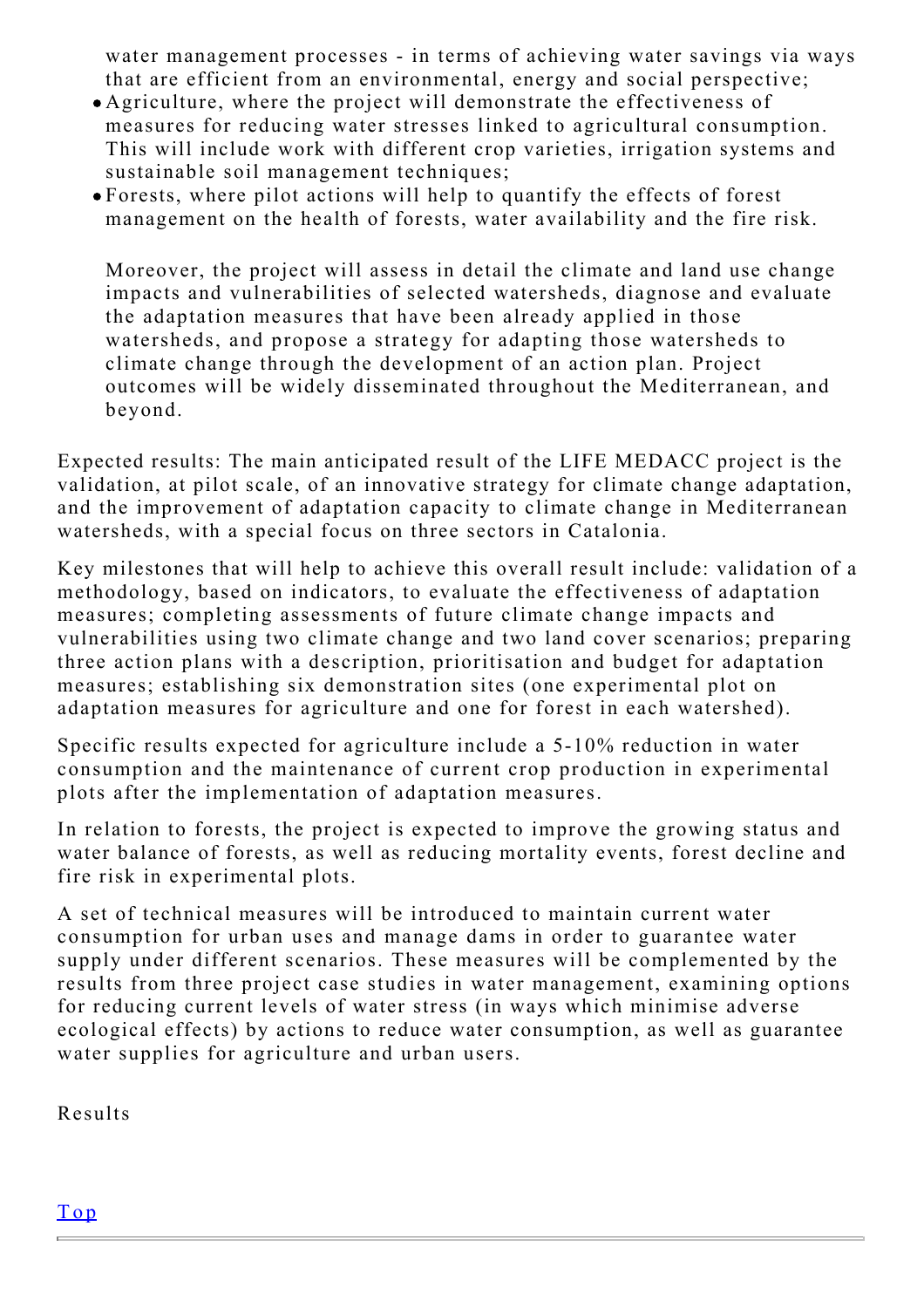<span id="page-2-0"></span>Environmental issues addressed:

Themes

Climate change Adaptation - Natural resources and ecosystems Climate change Adaptation - Sectoral adaptation (industry-services)

Keywords

integrated management, water resources management

Natura 2000 sites

Not applicable

[Top](#page-0-1)

<span id="page-2-1"></span>Beneficiaries:

| Coordinator          | Generalitat de Catalunya, Oficina Catalana de<br>Canvi Climtic (OCCC) / Government of<br>Catalonia, Catalan Office for Climate Change<br>(OCCC)                                                                                                      |
|----------------------|------------------------------------------------------------------------------------------------------------------------------------------------------------------------------------------------------------------------------------------------------|
| Type of organisation | Regional authority                                                                                                                                                                                                                                   |
| Description          | The public sector beneficiary is the Catalan<br>government's Office for Climate Change. Its<br>mandate includes promoting and coordinating<br>mitigation plans and climate change strategies<br>for Catalonia, in line with European<br>commitments. |
| Partners             | Centre de Recerca Ecològica i Aplicacions<br>Forestals, Spain Agencia Estatal Consejo<br>superior de investigaciones científicas-Instituto<br>Pirenaico de Ecología, Spain Institut de Recerca<br>i Tecnologia Agroalimentàries (IRTA), Spain        |

## [Top](#page-0-1)

<span id="page-2-2"></span>Administrative data:

Total budget 2,548,841.00  $\epsilon$ 

Project reference LIFE12 ENV/ES/000536 Duration 01-JUL-2013 to 30-JUN -2018